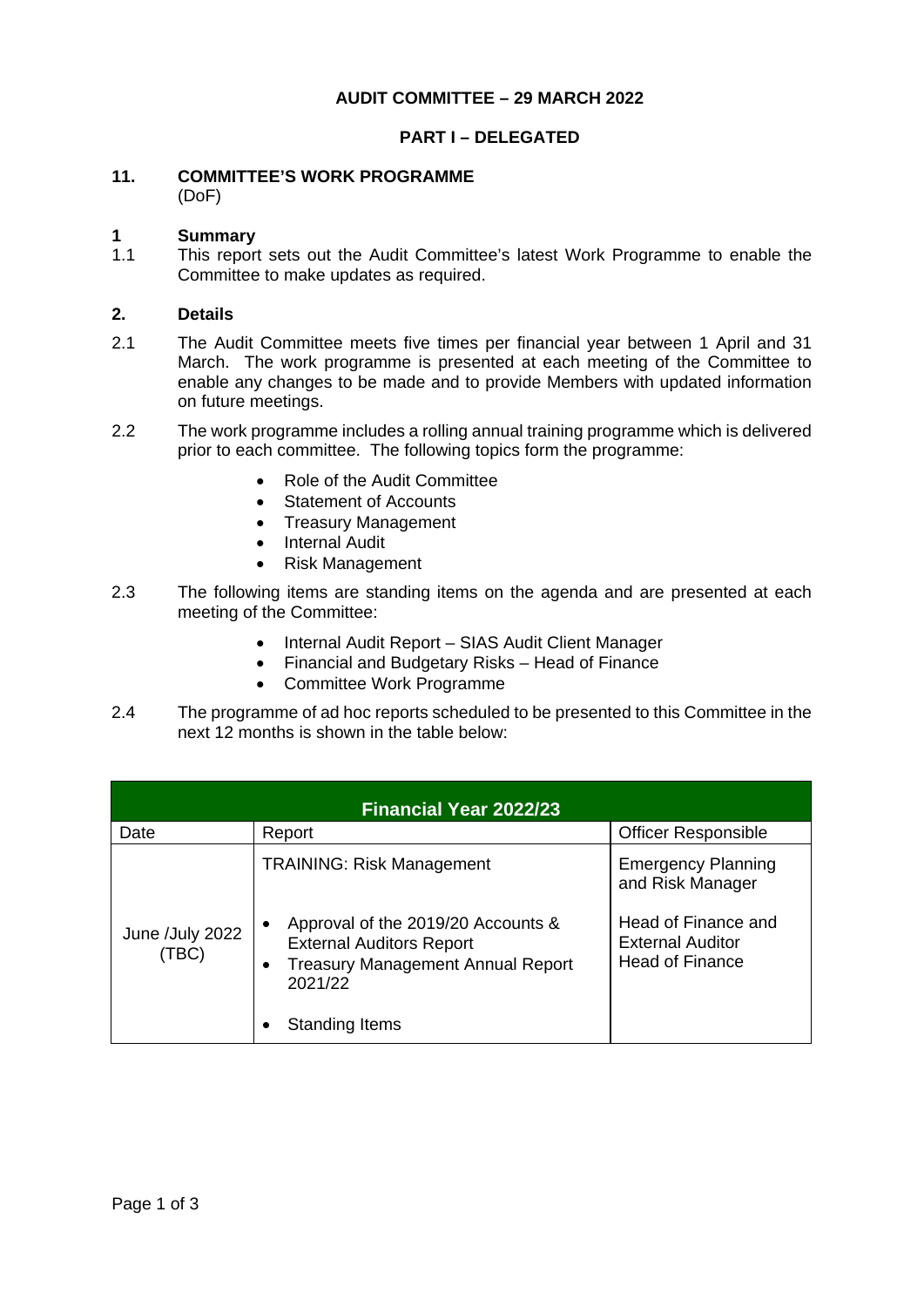| <b>July 2022</b>  | <b>TRAINING: Role of the Audit Committee</b>                                                                                                                                                                                                                         | <b>Head of Finance</b>                                                                                                                                       |
|-------------------|----------------------------------------------------------------------------------------------------------------------------------------------------------------------------------------------------------------------------------------------------------------------|--------------------------------------------------------------------------------------------------------------------------------------------------------------|
|                   | <b>Fraud Annual Report</b><br>$\bullet$<br>External Annual Audit Letter 2019/20<br>$\bullet$<br>Approval of the 2020/21 Accounts &<br>$\bullet$<br><b>External Auditors Report</b><br>Approval of the draft Statement of<br>$\bullet$<br>Accounts 2021/22 and Annual | <b>Fraud Manager</b><br><b>External Auditor</b><br>Head of Finance and<br><b>External Auditor</b><br><b>Head of Finance</b>                                  |
|                   | <b>Governance Statement</b><br><b>SIAS Annual Assurance Statement &amp;</b><br>Internal Audit Annual Report<br>• SIAS Board Annual Report                                                                                                                            | <b>Client Audit Manager</b><br><b>Client Audit Manager</b>                                                                                                   |
|                   | <b>Standing Items</b>                                                                                                                                                                                                                                                |                                                                                                                                                              |
| September 2022    | <b>TRAINING: Statement of Accounts</b>                                                                                                                                                                                                                               | <b>Head of Finance</b>                                                                                                                                       |
|                   | External Annual Audit Letter 2020/21<br>• External Auditor Audit Plan 2021/22                                                                                                                                                                                        | <b>External Auditor</b><br><b>External Auditor</b>                                                                                                           |
|                   | <b>Standing Items</b>                                                                                                                                                                                                                                                |                                                                                                                                                              |
| December 2022     | <b>TRAINING: Treasury Management</b>                                                                                                                                                                                                                                 | <b>Head of Finance</b>                                                                                                                                       |
|                   | • Treasury Management Mid-Year Report<br>2022/23                                                                                                                                                                                                                     | <b>Head of Finance</b>                                                                                                                                       |
|                   | <b>Draft Treasury Management Policy</b><br>2023/24                                                                                                                                                                                                                   | <b>Head of Finance</b>                                                                                                                                       |
|                   | Approval of the 2021/22 Accounts and<br>$\bullet$<br><b>External Auditors Report</b>                                                                                                                                                                                 | Head of Finance and<br><b>External Auditor</b>                                                                                                               |
|                   | <b>Standing Items</b>                                                                                                                                                                                                                                                |                                                                                                                                                              |
| <b>March 2023</b> | <b>TRAINING: Internal Audit</b>                                                                                                                                                                                                                                      | <b>Client Audit Manager</b>                                                                                                                                  |
|                   | External Annual Audit Letter 2021/22<br>$\bullet$<br>External Auditor Audit Plan 2022/23<br><b>Accounting Policies 2022/23</b><br>SIAS Internal Audit Plans 2023/24<br><b>Strategic Risk Register</b><br>٠                                                           | <b>External Auditor</b><br><b>External Auditor</b><br><b>Head of Finance</b><br><b>Client Audit Manager</b><br><b>Emergency Planning</b><br>and Risk Manager |
|                   | <b>Standing Items</b><br>٠                                                                                                                                                                                                                                           |                                                                                                                                                              |

# **3 Options/Reasons for Recommendation**

3.1 The recommendation allows the Committee to determine its work programme.

# **4 Policy/Budget Implications**

4.1 The recommendations in this report are within the Council's agreed policy and budgets.